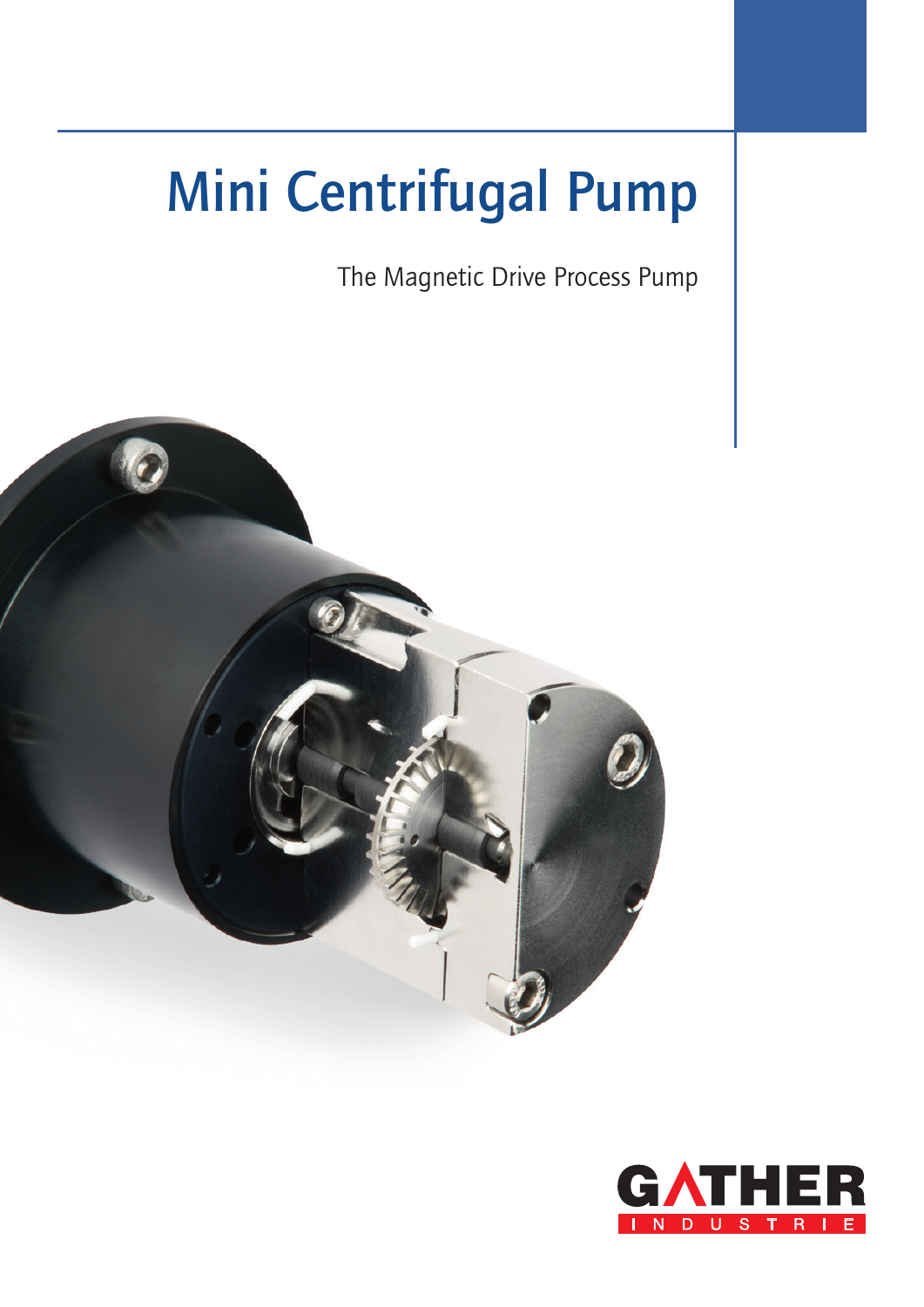# **The Mini Centrifugal Pump**

**A Magnetic Drive Process Pump**



This magnetically coupled mini process pump from GATHER Industrie GmbH is a modern process pump for the pulsation-free metering, pumping and circulation of water, salt solutions, acids, alkalis and solvents.

The delivery rate is adjustable both by metering valve and frequency converter.

Its combination of robust, proven journal bearing technology (including efficient cooling/liquid circulation) and the maintenancefree, hermetically sealed magnetic coupling from the GATHER gear pump in a simple centrifugal pump design creates a low-cost, sturdy, reliable and safe multipurpose pump.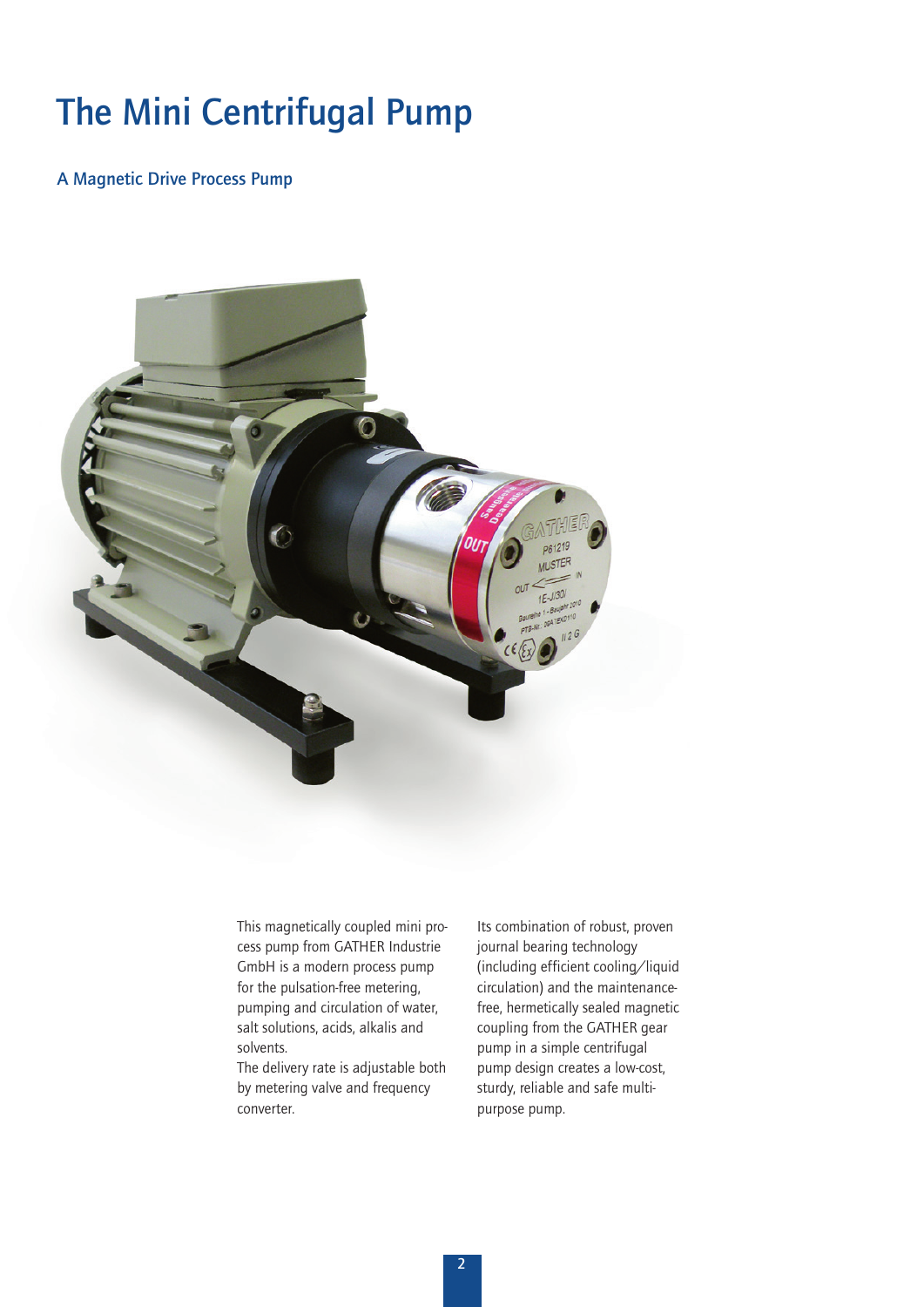# **Characteristics of the Mini Centrifugal Pump**





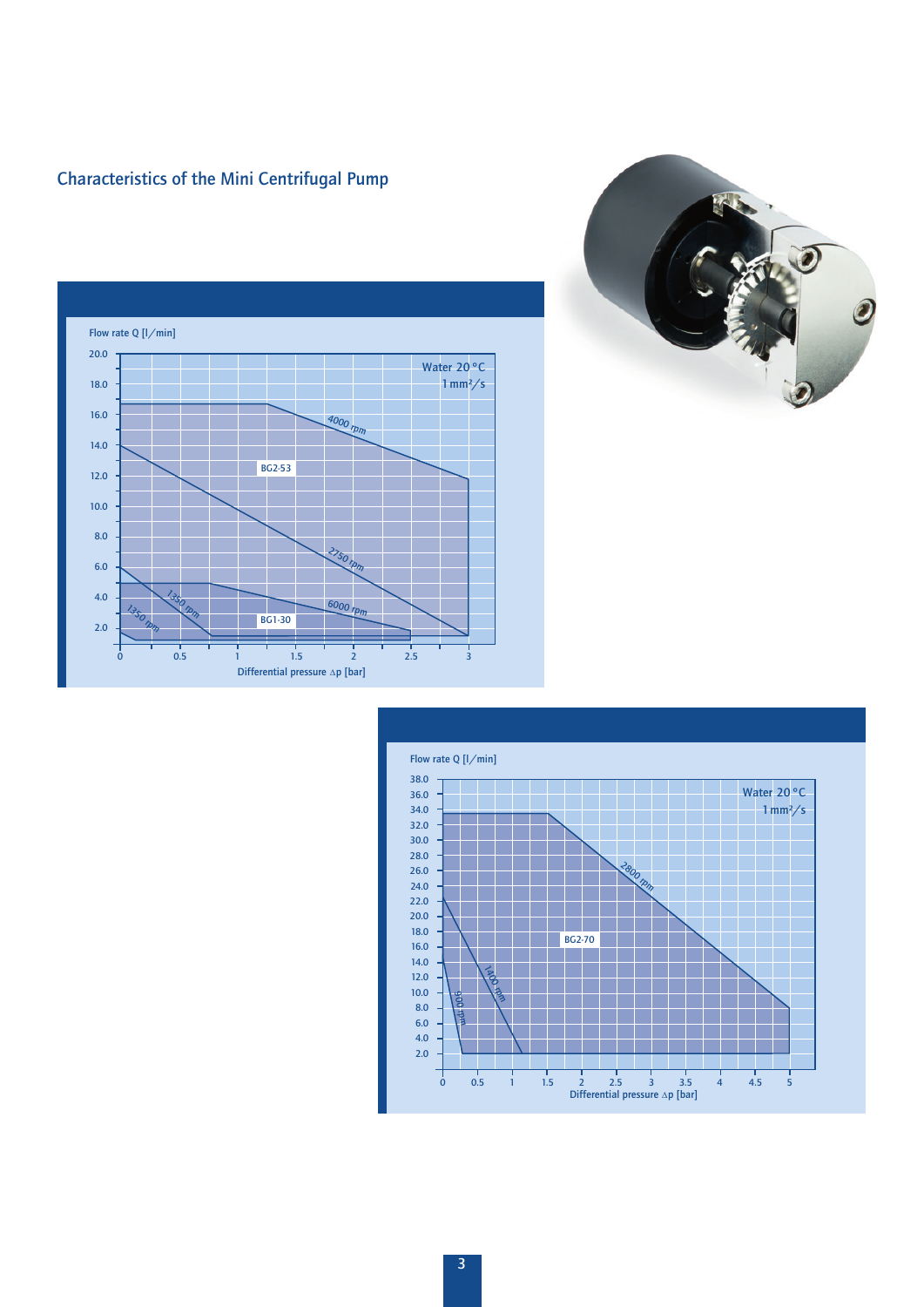# **Specifications of the Mini Centrifugal Pump**



| <b>Materials</b>                          | Stainless steel, Hastelloy,<br>Titanium and special alloys                                                                          |               |
|-------------------------------------------|-------------------------------------------------------------------------------------------------------------------------------------|---------------|
| Liquids                                   | Non-lubricating<br>and lubricating liquids                                                                                          |               |
| <b>Viscosity</b>                          | $v = 0.3$ mm <sup>2</sup> /s to 100 mm <sup>2</sup> /s<br>or from 99 °C hot water<br>up to sodium hydroxide (50%)                   |               |
| Capacities/Pressure (see Characteristics) |                                                                                                                                     |               |
| Series 1:                                 | $20 - 300$ I/h                                                                                                                      | up to 2.5 bar |
| Series 2:                                 | $60 - 1,000$ I/h                                                                                                                    | up to 3.0 bar |
|                                           | $120 - 2,000$ l/h                                                                                                                   | up to 5.0 bar |
| <b>Temperature</b>                        | $T = -5 °C$ to $+100 °C$<br>(as special version:<br>$-60$ °C up to $+350$ °C)                                                       |               |
|                                           | Explosion Classes Zones 1, 2 and 22,<br>Temperature classes T1T6<br>or 100 K above the glow<br>temperature of the dust<br>(Zone 22) |               |
| Cleaning                                  | Cleaning in Place (CIP)                                                                                                             |               |

## **Advantages**

- inexpensive
- hermetically sealed
- multifunctional
- safe and quiet
- maintenance-free\*
- pulsation-free

*\*limited to wear and tear*

The noise emitted by the GATHER mini centrifugal pump is virtually confined to the noise of the motor. The pump naturally meets the ATEX requirements for Zones 1, 2 and 22.

The pump heads of the mini centrifugal pump possess the same magnet system as GATHER gear pump heads, so they can be operated on all drive units with the same magnet type.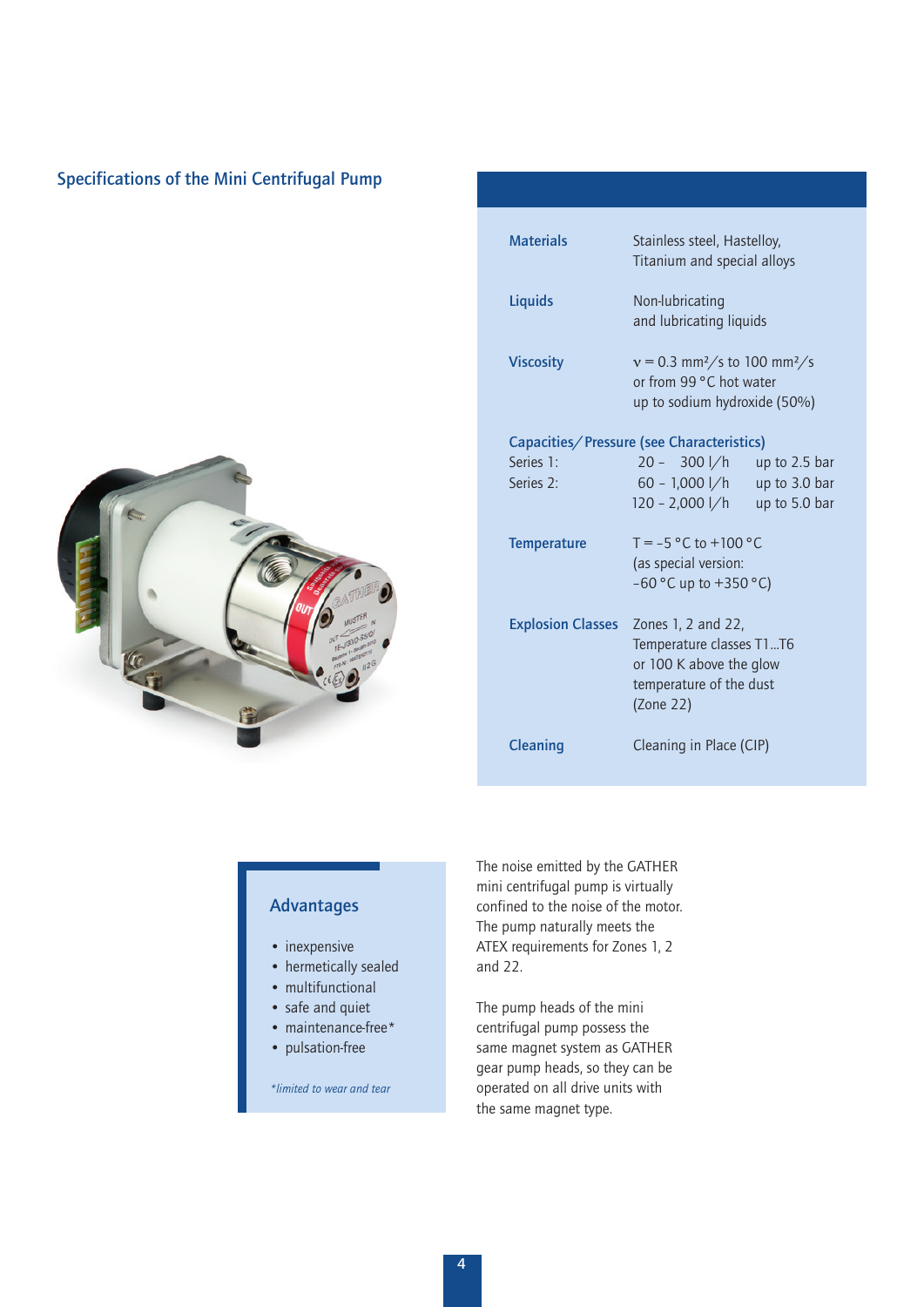# **The GATHER Products**







#### **Gear Pump and Wankel Pump**

GATHER magnetic drive gear pumps are designed for dosing as well as process pump operations. They are complemented by Wankel (rotary piston) pumps featuring excellent conveying and pressurizing performance. The distinctive mark of these hermetically sealed pumps is long service life and non-pulsation dosing, especially of non-lubricating liquid such as water, salt solutions and solvents but also of acid and caustic solutions.

#### **Quick-Disconnect Couplings**

The safe, robust and quickly disconnectable hose/tube joining method for almost any liquid and gaseous media.

With double or single shutoff function or unrestricted medium passage in sizes ranging between DN 4 and DN 125. The original Hansen couplings and the flatface, non-leakage couplings of GATHER's own DBG series are especially versatile.

### **Filters and Valves**

For dosing performance enhancement and gear pump protection GATHER offers tailored accessories: High-grade overflow valves and filters of stainless steel and Hastelloy as well as simple non-return valves.

*NEW*

*Temperature range: –200°C to +450°C*

*NEW Temperature range: –80°C to +325°C*

*high-grade, robust*